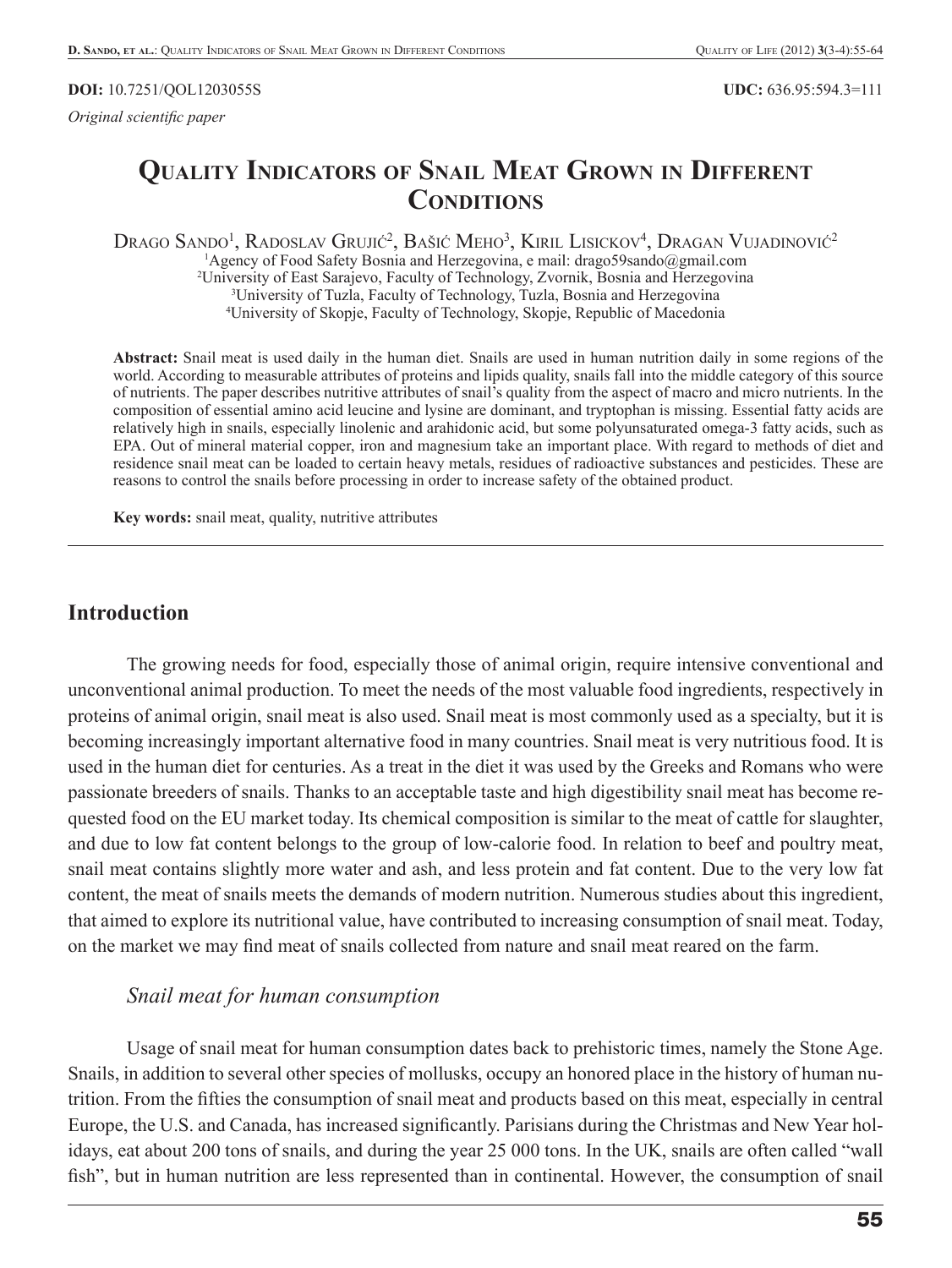meat, in comparison with other kinds of meat, is still very small. In rural areas, consumption of snail meat is more inspired by cultural customs rather than social status of consumers (Cheney, 1988; Ebenso, 2003; Lubell, 2004). In recent years in our country there is a significantly increased interest in the production and marketing of snail meat (Biljana Pećanac, 2005; Olgica Dragićević, 2005; Dragićević i Baltić, 2005).

Snail meat, for its nutritive value, occupies a prominent place. It can be seen from its chemical composition. In addition to acceptable sensory characteristics, snail meat has an advantage over other types of meat and according to the composition. The fat content in the meat of snail 0,4-1,23%. At the same time in the fish meat fat content is  $2.2$ -22,3%, cattle 4,0-25,0% and chicken 4,0-11,5%. This meat has a low energy value (60-80 kcal per portion) (Novelli et al., 2002; Avanjina, 2004; Mašić, 2004; KLT, 2004), and rich in minerals, amino acids and fatty acids (Yildirim, 2003).

From comparative review of energy value of different types of meat, it can be observed that snail meat from the *Helix* genus has significantly lower energy value 83,0 $\pm$ 4,4 (kcal/100 g) in relation to the species of fish: carp fattened 113 (kcal/100 g), carp 121 (kcal/100 g), grass carp 117 and trout 117 (kcal/100 g); poultry meat 129 (kcal/100 g) and pork meat 278 (kcal/100 g) (Novelli et al., 2002).

Snail meat is tender, juicy and tasty, it has good digestibility (about 96%), and can be compared with fish meat and casein (Čaklovica, 1987). Besides a fine structure, typical smell and taste, it's rich in protein, low in fat and a good source of vitamins and minerals (Cheney, 1988). Due to a special way of preparing meat of snails, which includes a large amount of spices and sauces, it is considered as a difficult to digest. For the production of meat and snail meat products, it can be used: large vineyard snail and related snails which have white meat, the Bosnian snail meat is gray and Macedonian snail meat has a dark brown color.

Vineyard snail meat and related snail has a softer texture and firm consistency, and the pH of the meat is 6.75 (Čaklovica, 1983). Aroma and taste are typical, and color is light grayish, with yellow and light brown shades.

On usable part of snail remains 20-38%, it depends on market demand, and separation procedure of visceral pouches from foot (Ajayi et al., 1978; Martin, 1984).

### *Proteins of snail meat*

Snail meat is a high-quality proteins food. Its protein content corresponds to other types of meat (Yildirim, 1996). Protein levels vary within wide limits depending primarily on feeding and harvesting season of snail meat, etc. Snail meat proteins have a high biological value, because in their composition are represented almost all of the essential amino acids in significant quantities and favorable relationships specifically leucine, isoleucine, phenylalanine, valine, lysine and threonine.

By the content of histidine, glutamic acid, aspartic acid and threonine, snail meat is ahead of chicken, beef and fish. It can be argued that the snail meat in content of essential amino acids is at a satisfactory level (Timermans, 1969). In the diet of population now three amino acids are largely missing: tryptophan, lysine and methionine. They represent a limiting factor for conversion of food, therefore it is necessary that the sources of protein in human nutrition are correctly distributed (Grujić, 2000). Protein content of the snails reared on farms and snails from nature is not different (Gomot, 1998).

As for digestibility, snail meat proteins are harder to digest than meat proteins vertebrates, and little easier than the proteins of marine mollusks. Tests have shown that the preparation method of snail meat significantly enhances their digestibility (Avanjina, 2004).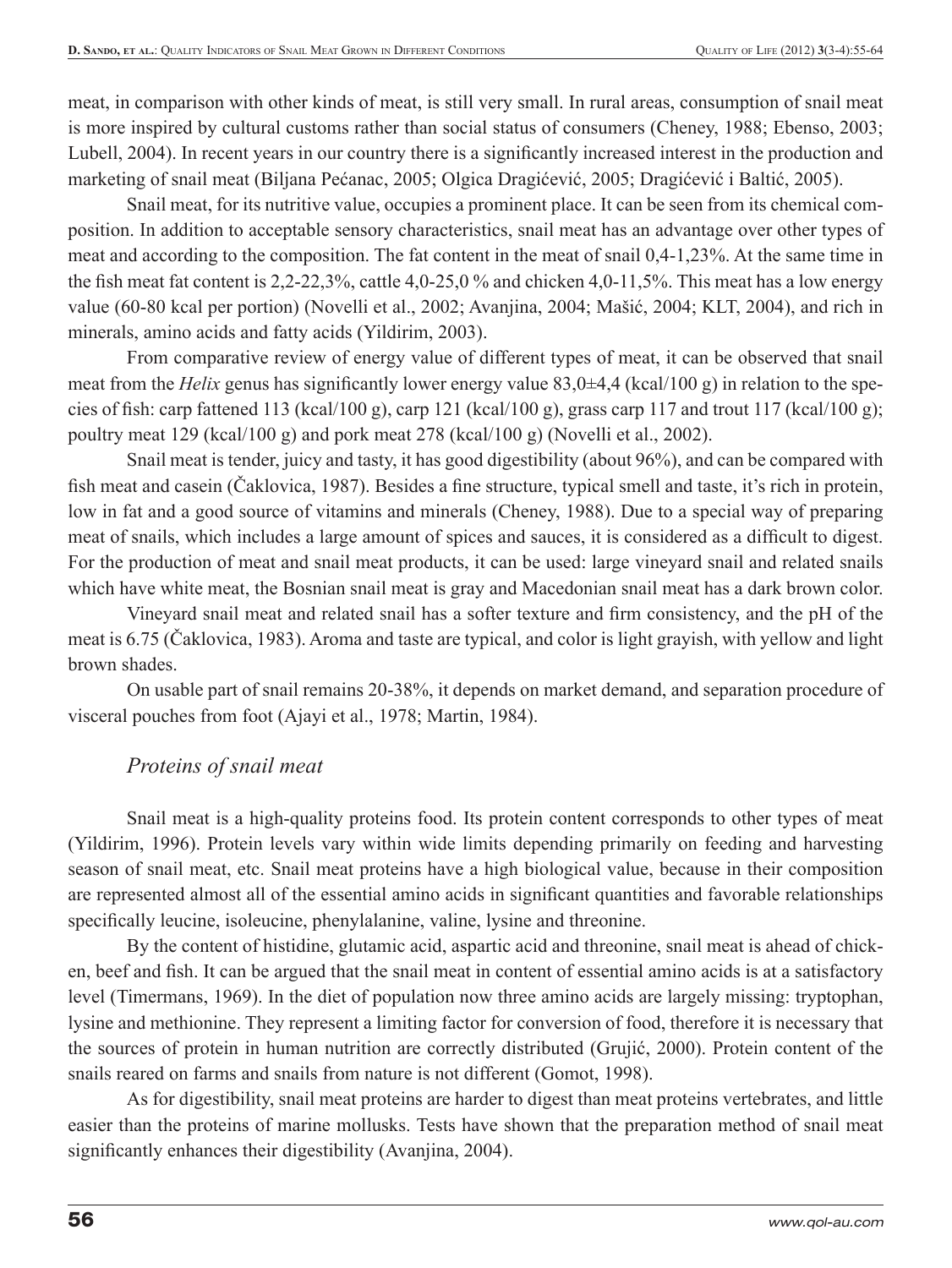#### *Lipids in snail meat*

Levels of fat and cholesterol in meat snail are very low which gives it an advantage over other types of cattle meat for slaughter (Urošević i Jović Jelica, 1973; Pfeifer et al., 1975). Analyzed snail muscle mass has minimal amounts of fat (triglycerides). Thanks to the low percentage of fat, with a high content of omega fatty acids, snail meat is acceptable in terms of modern nutrition. It is believed that it has benefi cial effect on increasing of life expectancy and reducing opportunities for human cancer (Yildirim, 2003). This can be explained by the fact that this type of polyunsaturated fatty acids induces a decrease in blood triglycerides and blood pressure, and regulates the activity of proteokinase which slows down metastatic tumors (Baltić et al., 2003).

Snail meat does not contain lauric acid which increases the amount of cholesterol in the blood.

Content and ratio of individual fatty acids, in different species of snails from the Helix genus, derived from nature, are almost identical (Novelli et al., 2002). However, according to Gomota (1998) research, there are significant differences in the fat content in meat of different species of snails.

Snails, regardless of suitability for land life, have a fatty acid composition similar to that of fish (tuna and salmon).

#### *Mineral matter content*

The content of some trace elements in snail meat shows that it is a solid source of microelements. This can be partly attributed to the origin and shells development process (mostly composed of phosphate and calcium). Hundred grams of fresh mass of snail feet (approximately 20 individuals) meet about 60% of the daily requirement for calcium and a quarter of the demand for iron (INRAN, 1997).

Trace elements in the meat of snails are moving at approximate values given for other types of meat. There were differences in the content of calcium  $(Ca)$ , which was 2 to 20 times higher than in the fish meat, beef and poultry. Phosphorus (P) is two times lower than in those kinds of meat (Ebenso, 2003). According to Balzano et al. (2001), the calcium is in the meat of snails found in quantities that are more than 10 times greater than the value of other types of meat, and comparable with the amounts of calcium in certain kinds of fatty cheeses. Calcium and phosphorus are in reciprocal relationship somewhat higher than optimal for absorption in the human gut (Avanjina, 2004).

Among other minerals, it should be noted, there are relatively significant amounts of iron and copper (Adeyeye, 1989). It is known that the absorption of iron from food is higher, if it is an organic Fe, which is found in food of animal origin. Daily needs for iron are 10-30 mg/day.

A high copper content is in connection with special physiology of snails and the physiology of the entire group of gastropods. Hemocyanin, the respiratory pigment that carries oxygen, contains copper at gastropods (Balzan et al. 2001). Among the animals that contain hemocyanin, snails occupy the first place in the amount of copper (Avanjina, 2004). The recommended daily requirement for copper is as follows: adults 2.0-3.0 mg/day, children 1.0-2.0 mg/day, and babies 0.5-1.0 mg/day (Grujić, 2000).

The content of zinc  $(Zn)$  is approximate or slightly lower than the content of other types of meat (Balzan, 2001). In quantities less than 150 mg/day zinc is not toxic. Optimal daily needs for this element are about 6 mg, while the RDA provides a greater value (Grujić, 2000).

Snail meat contains also other trace elements; Ba, Al, Sr, Bo, Mo, etc. (Secer and Eken, 1993; Cadart, 1995; Grisse, 1991; Yildirim, 1996).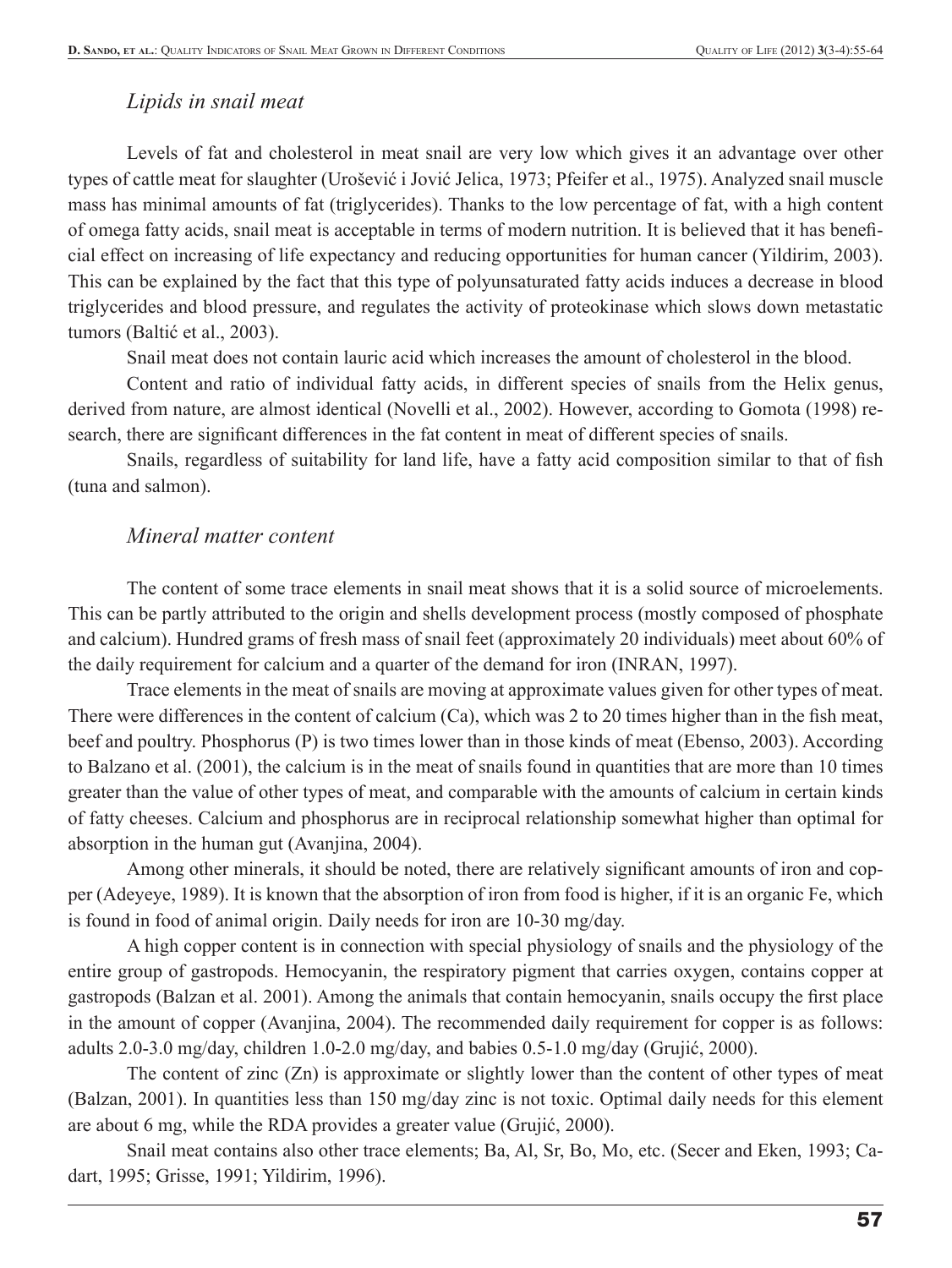### *Other Ingredients*

In addition to these nutritional and mineral substances snail meat is a valuable source of vitamin C and vitamin  $B_{12}$  (Montagne, 1997). Extracts of animal tissues, which can be defined as carbohydrates, are a heterogeneous group that is dominated by glycogen.

The relatively large amount of extract in the snail meat compared to other animals, according to some authors, is related to the specificity of these *Pulmonats* to deposit more energy reserves in the form of the polysaccharide than in the form of fat (Avanjina, 2004).

### **Materials and methods**

Snail samples for chemical analysis originate from snails collected from nature and farmed. After grading and processing two sub-groups were formed from each of these (calibration P-6 and P-12) to determine the chemical composition (water, fat, protein, ash). Within each of the two subgroups sensory tests were performed for evaluation differences in acceptability.

## *Chemical analysis*

To examine the contents of water, fat, protein and ash the following procedures were used:

- Water determination of mass loss during drying the homogenized sample at  $105\pm1\,^{\circ}\text{C}$  to constant weight (BAS ISO 1442)
- Protein Kjeldahl method, using the device of "Tecator" (BAS ISO 937)
- Fats by Soxhlet method, extraction of fat from the dried sample by petroleum, distillation and drying at 105±1°C to constant weight (BAS ISO 1443)
- Ashes by direct combustion at temperatures 550ºC to constant weight (BAS ISO 936)
- Calcium by Complexometery (AOAC 971.27)
- Phosphorus by Spectrophotometery (AOAC 986.24).

## **The research results**

The results of testing chemical quality parameters of snails from the wild and farmed snails are separately presented below.

### *Chemical quality parameters of snails from nature*

The results of this part of survey are presented in Table 1. The average water content (77.28 $\pm$ 0.66%) in snail samples from nature size  $P-12$  (weight of edible part 3 to 5 grams) was statistically significantly lower ( $p<0.001$ ) than the average water content (79.06 $\pm$ 0.62%) in snail samples from nature, whose size of shells is P-6 (weight of edible part 7-9 grams). In samples from wild snail size P-12 average pro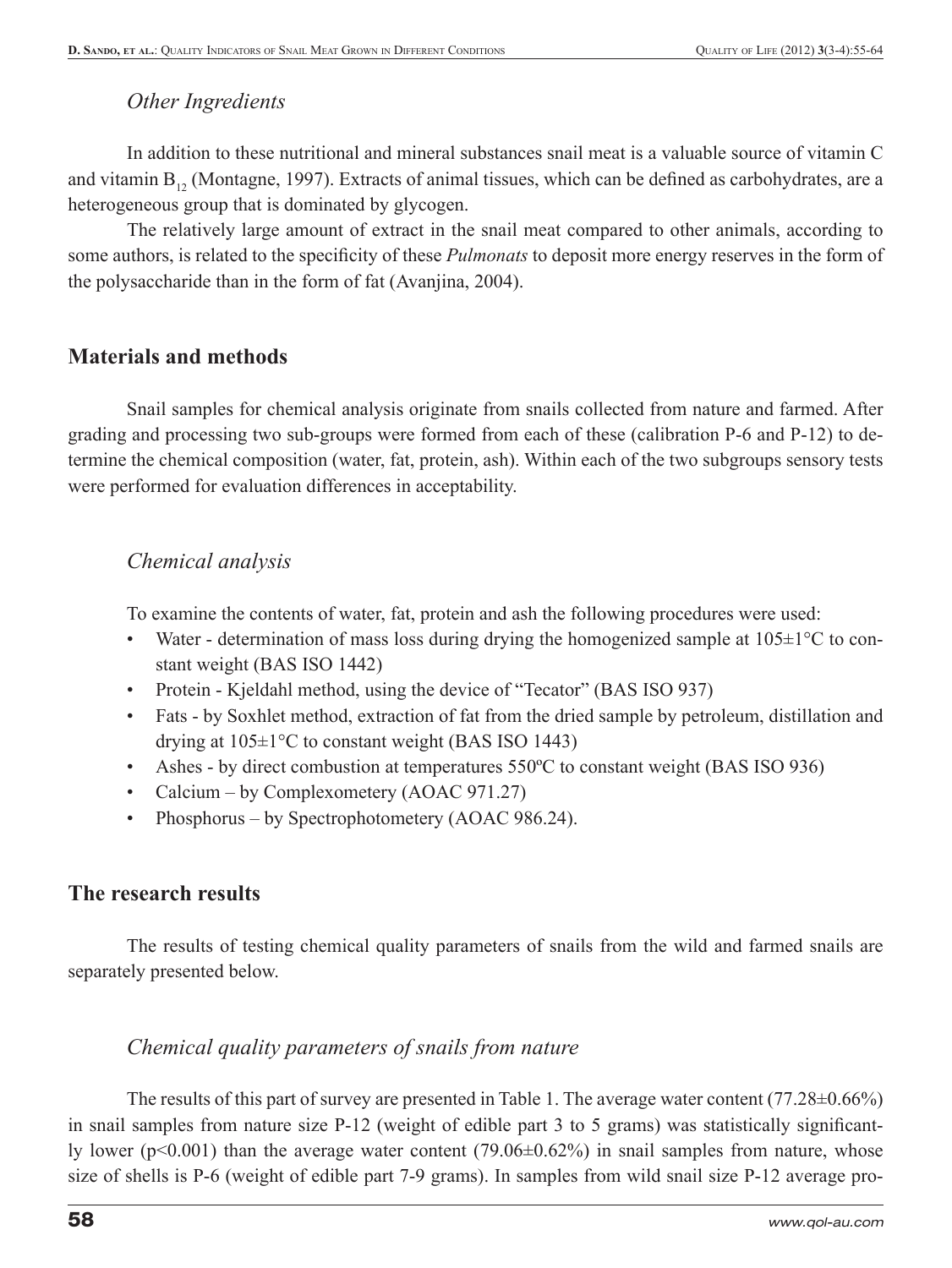tein content (17.22 $\pm$ 0.26%) was statistically significantly higher (p<0.001) than the average protein content (16.53 $\pm$ 0.31%) in snail samples from nature size P-6. The average fat content (1.71 $\pm$ 1.48) in snail samples from nature size P-12 was statistically significantly higher ( $p<0.05$ ) than the average fat content (1.48±0.12%) in snail samples from nature size P-6. The average ash content, calcium and phosphorus  $(2.1\pm0.16; 0.72\pm0.7; 0.13\pm0.01)$  in snail samples from nature size P-12 did not differ significantly (p>0.05) from the average content of ash, calcium and phosphorus  $(1.97\pm0.14\%; 0.72\pm0.07\%; 0.13\pm0.01\%)$  in snail samples from nature size P-6.

|               |                         | <b>Variation measures</b> |                           |                           |           |         |
|---------------|-------------------------|---------------------------|---------------------------|---------------------------|-----------|---------|
| <b>Sample</b> | $\overline{\textbf{X}}$ |                           |                           | $\mathbf{I}_{\mathrm{v}}$ |           |         |
|               |                         | $S_d$                     | $\mathbf{S}_{\mathrm{e}}$ | $X_{max}$                 | $X_{min}$ | $C_v$ % |
| $Ap-1$        | $77.28$ $x$             | 0.66                      | 0.25                      | 78.12                     | 76.42     | 0.85    |
| $Bp-1$        | 79.06 <sup>y</sup>      | 0.62                      | 0.23                      | 79.91                     | 78.36     | 0.79    |
| $Ap-2$        | $17.22 \alpha$          | 0.26                      | 0.10                      | 17.56                     | 16.88     | 1.49    |
| $Bp-2$        | $16.53 \beta$           | 0.31                      | 0.12                      | 16.9                      | 16.12     | 1.85    |
| $Ap-3$        | 1.71 <sup>a</sup>       | 0.20                      | 0.08                      | 1.94                      | 1.36      | 11.92   |
| $Bp-3$        | 1.48 <sup>b</sup>       | 0.12                      | 0.04                      | 1.61                      | 1.3       | 7.86    |
| $Ap-4$        | 2.10                    | 0.16                      | 0.06                      | 2.34                      | 1.9       | 7.76    |
| $Bp-4$        | 1.97                    | 0.14                      | 0.06                      | 2.18                      | 1.8       | 7.35    |
| $Ap-5$        | 0.72                    | 0.07                      | 0.02                      | 0.80                      | 0.63      | 9.14    |
| $Bp-5$        | 0.72                    | 0.07                      | 0.03                      | 0.81                      | 0.62      | 10.05   |
| $Ap-6$        | 0.13                    | 0.01                      | 0.004                     | 0.15                      | 0.12      | 8.88    |
| $Bp-6$        | 0.13                    | 0.01                      | 0.003                     | 0.14                      | 0.12      | 5.25    |

**Table 1:** Average chemical content in snail samples from nature with different shell size  $\binom{9}{0}$ 

**Remark:** *applies to all tables Remark: applies to all tables Remark: applies to all tables* 

| $A = P - 12$ |  |
|--------------|--|
| $B = P - 6$  |  |
| $\sim$ 0.01  |  |

| $A = P - 12$ | a, b               | p<0.05  |
|--------------|--------------------|---------|
| $B = P - 6$  | X, V               | p<0.01  |
| p<0.001      | $\alpha$ , $\beta$ | p<0.001 |

**LEGEND:**

**Ap-1, Bp-1-Water** content

**Ap-2, Bp-2-** Proteins content

**Ap-3, Bp-3-** Fat content

**Ap-4, Bp-4-** Ash content

**Ap-5, Bp-5-** Calcium content

**Ap-6, Bp-6-** Phosphorus content

## *Chemical quality parameters of snails from farm breeding*

The results of this part of the survey are presented in Table 2. The average water content (77.63±0.38%) in samples of farmed snails size P-12 (weight of edible part 3 to 5 grams) was statistically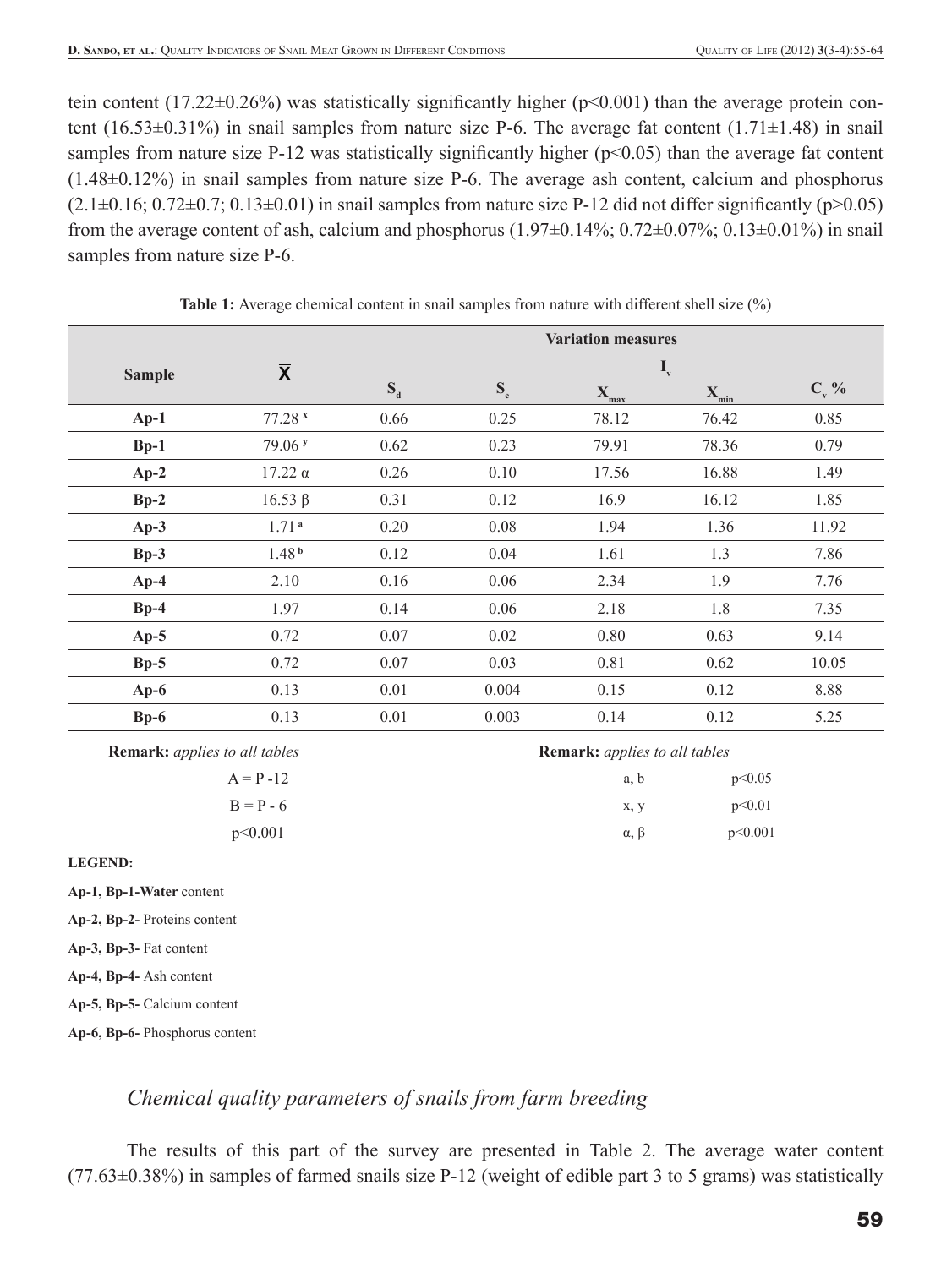significantly lower ( $p<0.01$ ) than the average water content (78.49 $\pm$ 0.46%) in samples of farmed snails whose size of shells is P-6 (weight edible part 7-9 grams). In samples of farmed snails size P-12 the average protein content (16.14 $\pm$ 0.3%) was statistically significantly higher (p<0.001) than the average protein content (15.02±0.31%) in samples of farmed snails size P-6. The average fat content (1.25±0.15%) in samples of farmed snails size P-12 did not differ significantly ( $p>0.05$ ) from the average fat content (1.17 $\pm 0.08\%$ ) in samples of farmed snails size P-6. The average ash, calcium and phosphorus content (2.49±0.14%;  $0.88\pm0.05\%$ ;  $0.14\pm0.008\%$ ) in samples of farmed snails size P-12 did not differ significantly (p>0.05) from the average content of ash, calcium and phosphorus  $(2.47\pm0.13\%; 0.95\pm0.08\%; 0.14\pm0.008\%)$  in snail samples from nature size P-6.

|               |                         | <b>Variation measures</b> |                           |                           |                      |         |
|---------------|-------------------------|---------------------------|---------------------------|---------------------------|----------------------|---------|
| <b>Sample</b> | $\overline{\mathbf{X}}$ | $S_d$                     |                           | $\mathbf{I}_{\mathrm{v}}$ |                      |         |
|               |                         |                           | $\mathbf{S}_{\mathrm{e}}$ | $\mathbf{X}$<br>max       | $\mathbf{X}$<br>`min | $C_v$ % |
| $Af-1$        | 77.63 x                 | 0.38                      | 0.15                      | 78.12                     | 77.02                | 0.50    |
| $Bf-1$        | 78.49 <sup>y</sup>      | 0.46                      | 0.18                      | 78.91                     | 77.8                 | 0.59    |
| $Af-2$        | $16.14^{\alpha}$        | 0.34                      | 0.13                      | 16.61                     | 15.66                | 2.11    |
| $Bf-2$        | 15.02 <sup>β</sup>      | 0.31                      | 0.12                      | 15.54                     | 14.68                | 2.06    |
| $Af-3$        | 1.25                    | 0.15                      | 0.06                      | 1.42                      | 1.04                 | 11.63   |
| $Bf-3$        | 1.17                    | 0.08                      | 0.03                      | 1.26                      | 1.04                 | 6.86    |
| $Af-4$        | 2.49                    | 0.14                      | 0.05                      | 2.68                      | 2.28                 | 5.59    |
| $Bf-4$        | 2.47                    | 0.13                      | 0.05                      | 2.66                      | 2.26                 | 5.17    |
| $Af-5$        | 0.88                    | 0.05                      | 0.02                      | 0.94                      | 0.80                 | 5.44    |
| $Bf-5$        | 0.95                    | 0.08                      | 0.03                      | 1.08                      | 0.86                 | 8.51    |
| $Af-6$        | 0.14                    | 0.008                     | 0.003                     | 0.15                      | 0.13                 | 5.51    |
| $Bf-6$        | 0.14                    | 0.008                     | 0.003                     | 0.15                      | 0.13                 | 5.83    |

**Table 2:** Average chemical content in snail samples from farm breeding with different shells size (%)

#### **LEGEND:**

**Af-1, Bf-1-** Water content

**Af-2, Bf-2-** Proteins content

**Af-3, Bf-3-** Fat content

**Af-4, Bf-4-** Ash content

**Af-5, Bf-5-** Calcium content

**Af-6, Bf-6-** Phosphorus content

## *Statistical significance of difference between the average content of chemical parameters of snail quality from wild and fa rmed snails*

Tables 3 and 4 show the results of statistical significance of difference between the average content of chemical quality parameters of investigated in wild and farmed snails.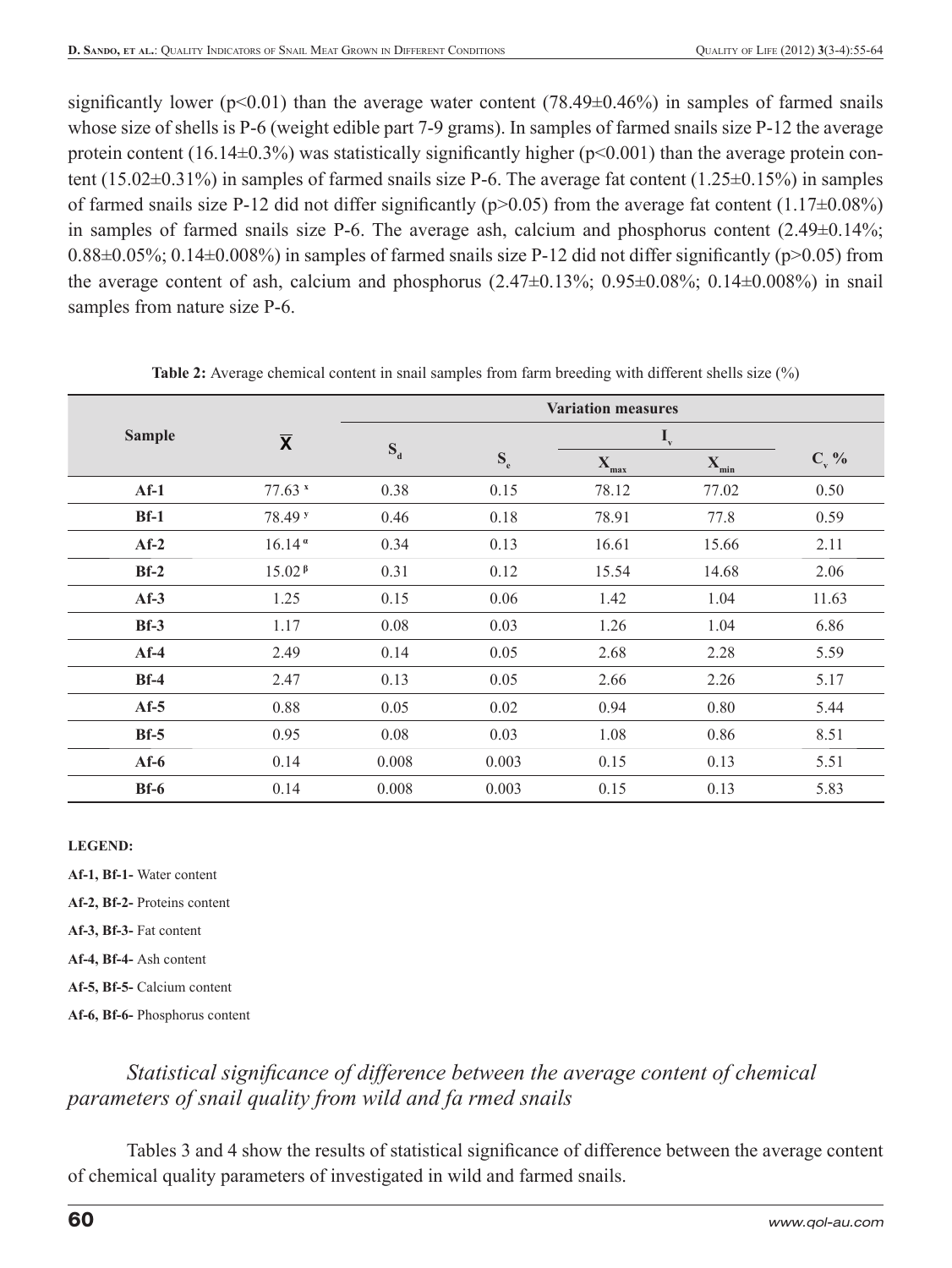Between the average content of protein, fat, ash and calcium in snails meat of wild and farmed snails, size P-12, there was a statistically significant difference  $(p<0.001)$ . Between the water content and phosphorus in snail meat of wild and farmed snails, size P-12 there wasn't a statistically significant difference (p>0.05).

**Table 3:** The statistical significance of difference between the average content of chemical quality parameters investigated in wild and farmed snails, size P-12

| Parameter  | Nature ±Sd       | Farm±Sd          | <b>Statistical significance</b> |
|------------|------------------|------------------|---------------------------------|
| Water      | $77.28 \pm 0.66$ | $77.63 \pm 0.38$ | p > 0.05                        |
| Proteins   | $17.22 \pm 0.26$ | $16.14\pm0.34$   | p<0.001                         |
| Fat        | $1.71 \pm 0.20$  | $1.25 \pm 0.15$  | p<0.001                         |
| Ash        | $2.10\pm0.16$    | $2.49\pm 0.14$   | p<0.001                         |
| Calcium    | $0.72 \pm 0.7$   | $0.88 \pm 0.05$  | p<0.001                         |
| Phosphorus | $0.13 \pm 0.01$  | $0.14 \pm 0.008$ | p > 0.05                        |

Between the average content of protein, fat, ash and calcium in snail meat of wild and farmed snails, size P-6 there was a statistically significant difference  $(p<0.001)$ . Between water content and phosphorus in snail meat of wild and farmed snails, size P-6 there wasn't a statistically significant difference  $(p>0.05)$ .

Table 4: The statistical significance of difference between the average content of chemical quality parameters investigated in wild and farmed snails, size P-6

| <b>Parameter</b> | Nature $\pm Sd$  | Farm±Sd         | <b>Statistical significance</b> |
|------------------|------------------|-----------------|---------------------------------|
| Water            | 79.06 ± 0.62     | 78.49±0.46      | p > 0.05                        |
| <b>Proteins</b>  | $16.53 \pm 0.31$ | $15.02\pm0.31$  | p<0.001                         |
| Fat              | $1.48 \pm 0.12$  | $1.17\pm0.08$   | p<0.001                         |
| Ash              | $1.97 \pm 0.14$  | $2.47\pm 0.13$  | p<0.001                         |
| Calcium          | $1.72 \pm 0.07$  | $0.95 \pm 0.08$ | p<0.001                         |
| Phosphorus       | $0.13 \pm 0.01$  | $0.14\pm0.008$  | p > 0.05                        |

#### **Discussion**

Snail meat is in its basic chemical composition different from cattle for slaughter and fish meat by a somewhat higher water content (75.0-79.5%), lower fat content (0.4-1.23%), slightly lower protein content (16.5-18.3%), and significantly higher ash content  $(1.4-3.6%)$ . The results of water content are shown in Figure 1. They show that the water content in the investigated group of snails is moving from 77.28±0.66 to 79.06±0.62. This is in agreement with the results of references (Urošević i Jović Jelica, 1973; Pfeifer et al., 1975).

Snail meat has a slightly lower protein content than meat of cattle for slaughter. Our results show that the protein content in the investigated group of snails is moving from  $15.02\pm0.31$  to  $17.22\pm0.26$  (Figure 2). The lowest obtained value (15.02±0.31) from our tests is lower than in cited literature. Snail meat proteins have satisfactory amino acid composition and contain significant quantities of essential amino acids,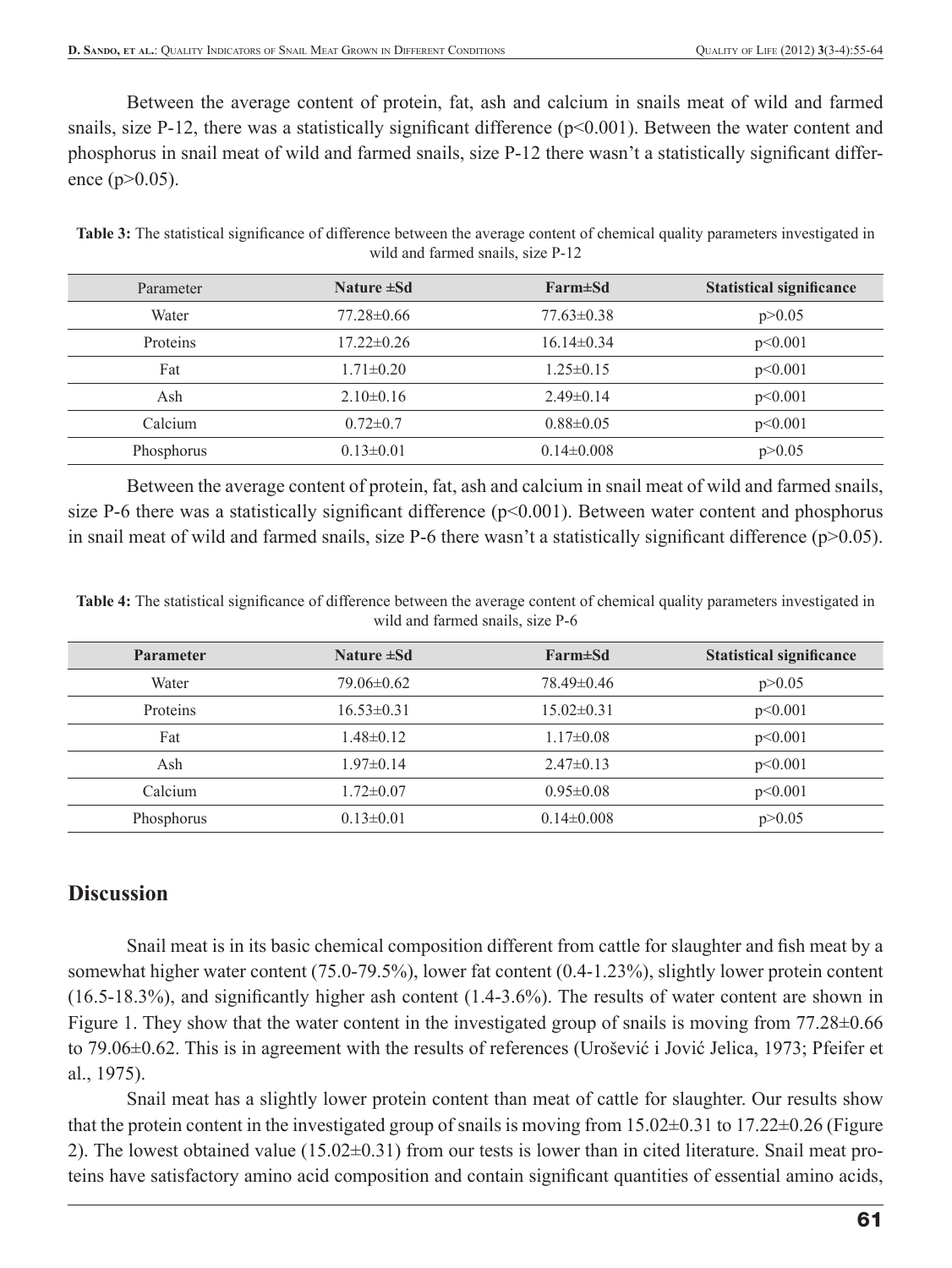



specifically leucine, isoleucine, phenylalanine, valine, lysine and threonine. Snail meat proteins are more digestible than meat proteins of cattle for slaughter, and less digestible than fish meat proteins.

Snail meat is a kind of food that is characterized by low fat content (from 0.4 to 1.23%) which classifies it as low calorie food. It is valued in the modern diet. Our results show that the fat content in the investigated group of snails is from 1.17±0.08 to 1.71±0.20% (Figure 3) which is compared with literature data slightly higher. Snails have a fatty acid composition very similar to fish meat: low content of saturated and monounsaturated fatty acids, and high content of polyunsaturated fatty acids. Concerning saturated fatty acids in very small quantities are represented myristic (C 14:0) and palmitic (C 16:0). At these fatty acids that raise cholesterol levels in the blood, directed the attention to prevention of cardiovascular disease by applying proper nutrition.

Opposite tendency have a long chain fatty acids such as linoleic (C 18:3) omega-3 fatty acid, arachidonic (C 20:4) omega-6 fatty acid and eicosapentaenoic (C 20:5) omega-3 fatty acid. They attributed the important prophylactic function primarily in cardiovascular diseases. There is information that the lipid content of *H. pomatia* declines with age. This phenomenon is specific for snails, considering that other farm animals have increased lipid content with age.



**Figure 4:** The average ash content in snail meat with various shell sizes from the nature and farmed **Figure 5:** The average calcium content in snail meat with various shell sizes from the nature and farmed **Figure 6:** The average phosphorus content in snail meat with various shell sizes from the nature and farmed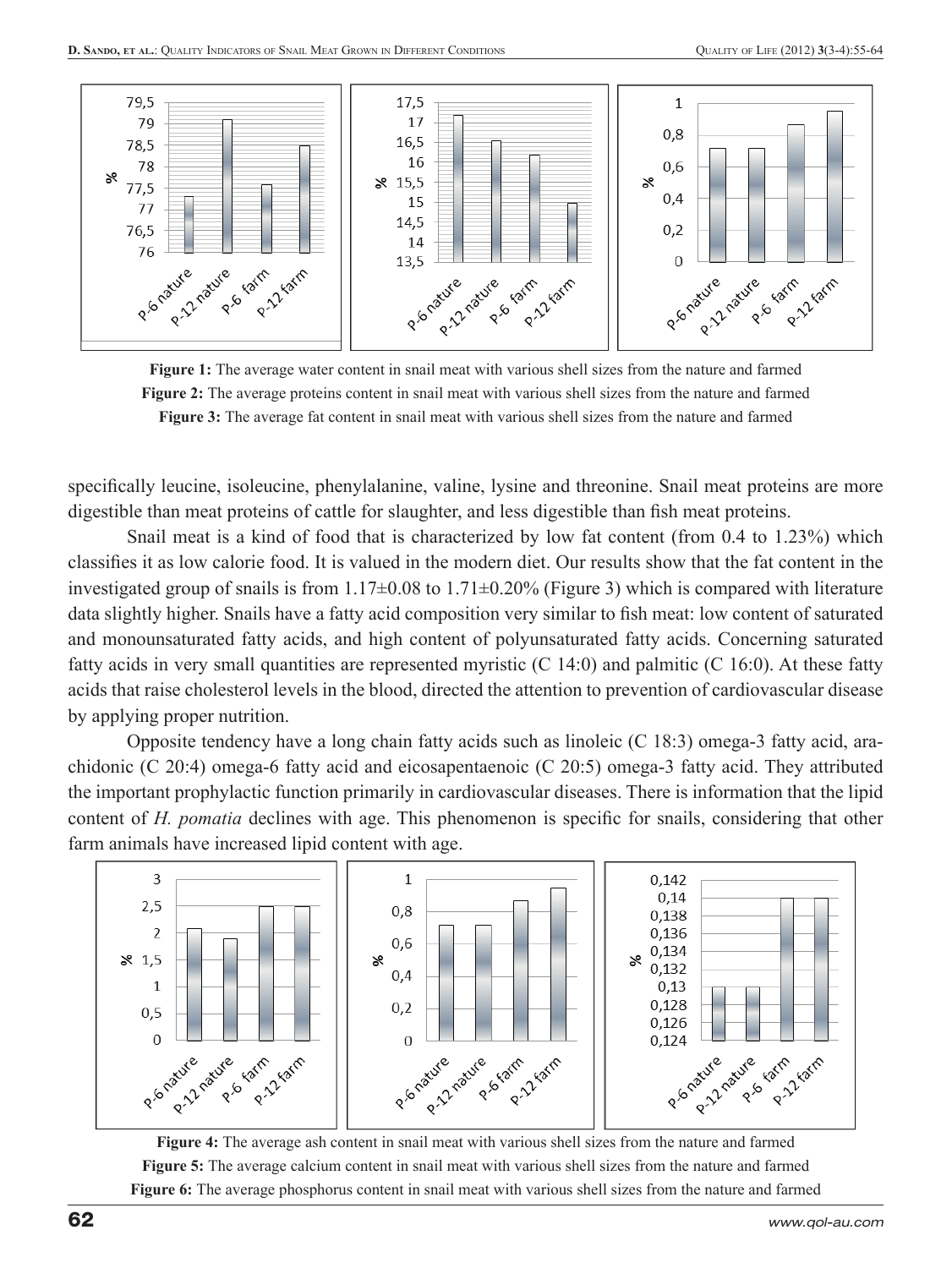According to the literature, snail meat contains between 1.4 and 3.6% of ash which is more than in meat of cattle for slaughter and fish meat. Our results show (Figure 4) that the ash content ranges from 1.97±0.14 to 2.49±0.14% which is in accordance with literature data. Ash content data indicate a high content of mineral matter.

This can partly be attributed to the origin of the shells in the development process (largely composed of phosphate and calcium) in the development of animal. Among the highest concentration of minerals are calcium and phosphorus (Figure 5 and Figure 6) which is in a reciprocal relationship, somewhat higher than that it is considered optimal to be absorbed in the intestines. Data on the content of calcium and phosphorus from our results are consistent to those from the literature.

### **Conclusions**

Based on the test results, the following conclusions can be made:

- 1. The average water content in snail meat of wild snails, mass of feet 3-5 g, was significantly lower (p<0.001) than the average water content in snail meat, mass of foot 7-9 g. The average protein and fat content in wild snails, mass of feet 3-5 g, was statistically significantly higher  $(p<0.001, i.e. p<0.05)$  than the average protein and fat content, mass of feet 7-9 g. There wasn't a statistically significant difference between the content of ash, calcium and phosphorus from the wild snails with different mass of feet.
- 2. The average water content in farmed snails, mass of feet 3-5 g, was significantly lower  $(p<0.01)$ than the average water content in snail meat, mass of feet 7-9 g. The average protein content in farmed snails, mass of feet 3-5 g, was statistically significantly higher ( $p<0.001$ ) than the average protein content in snails, mass of feet 7-9 g. There wasn't a statistically significant difference between the content of fat, ash, calcium and phosphorus from the wild snails with different mass of feet.
- 3. Snails from nature, regardless of the size of shells, have a higher content of protein and fat than farmed snails. There was no difference in the content of water and phosphorus in snails from the wild and farmed. The ash content was higher in farmed snails, regardless of the size of shells. The calcium content in wild snails, foot weight 3-5 g, is higher than the calcium content in farmed snails. The calcium content in wild snails, foot weight 7-9 g, is lower than the calcium content in farmed snails.

## **Literature:**

- Adeyeye, E. I. (1989). Waste zield, proximate and mineral composition of three different of land snails found in Nigeria. Int. Food Sci. Nutr., Vol 47(2), pp. 111-6.
- Ajayi, S.S., Tewe, O. O., Moritary, C., Awesu, M. O. (1978). Observations on the biology and value of the African giant snails (*Archachantia mrginata*), E. Afr. Wild. J., Vol. 16, pp. 85-89.
- Avanjina, Đ. (2004). Gajenje puževa, Izdanje Međunarodnog instituta za uzgoj puževa-Kerasko, Nolit-Maxplant.
- Baltić, Ž. M., Nedić, D. Dragićević, O. (2003). Meso i zdravlje ljudi, Veterinarski žurnal RS, Vol. III, No. 3-4, pp 131-138.
- Balzan, MC, Buosa, D., Ceocato, M. de Poli, Giaccone, V., Moschini, G., Novelli, E. (2001). Investigation micrnutrient elements composition of terrestrial snails belonging of the Genus Helix,